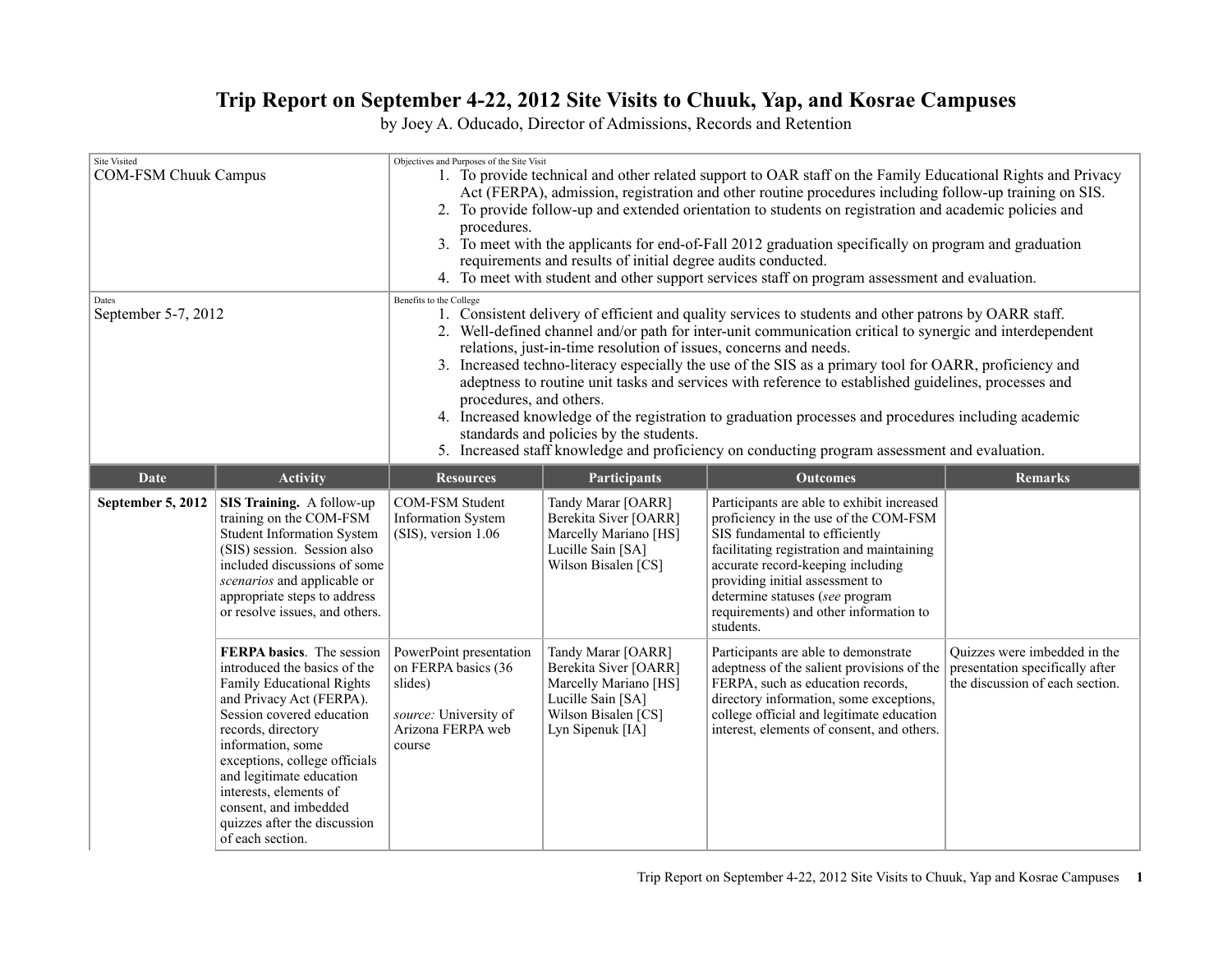|                   | <b>On Assessment of Student</b><br>Services. The session<br>provided an overview about<br>assessment of student<br>services especially the<br>contemplated <i>shift</i> in the<br>focus of assessment from<br>satisfaction to student<br>learning outcome. Also<br>discussed in the session<br>were: the February 2012<br>memo of WASC President<br>Barbara Beno, WASC<br>Standard IIB, the logic<br>model, the college's<br>institutional learning<br>outcomes, and some<br>examples. | PowerPoint presentation<br>on Assessment of Student<br>Services (21 slides)<br>Examples of assessment<br>plan and reports by some<br>units in the Department<br>of Student Services          | Tandy Marar [OARR]<br>Berekita Siver [OARR]<br>Marcelly Mariano [HS]<br>Lucille Sain [SA]<br>Wilson Bisalen [CS]<br>Lyn Sipenuk [IA] | Participants are able to gain knowledge<br>about assessment and evaluation with<br>specific focus on student services, the<br>various types of outcomes (service<br>areas, achievement, and learning<br>outcomes), the college's five<br>institutional learning outcomes, WASC<br>applicable standards and requirements. |                                                                  |
|-------------------|----------------------------------------------------------------------------------------------------------------------------------------------------------------------------------------------------------------------------------------------------------------------------------------------------------------------------------------------------------------------------------------------------------------------------------------------------------------------------------------|----------------------------------------------------------------------------------------------------------------------------------------------------------------------------------------------|--------------------------------------------------------------------------------------------------------------------------------------|--------------------------------------------------------------------------------------------------------------------------------------------------------------------------------------------------------------------------------------------------------------------------------------------------------------------------|------------------------------------------------------------------|
| September 6, 2012 | A meeting with students.<br>The meeting involved<br>providing extended<br>orientation to students about<br>OARR, the admission to<br>registration requirements and<br>procedures, graduation<br>requirements, post-associate<br>or certificate admissions to<br>programs, transfer, thence<br>followed by an open forum.                                                                                                                                                               | None, i.e., Director of<br>OARR was not able to<br>use the prepared<br>PowerPoint presentation<br>(20 slides) due to the lack<br>of appropriate facility in<br>the venue for the<br>meeting. | New, continuing, and<br>returning students, i.e.,<br>roughly 60 more or less.                                                        | Students are able to gain knowledge and<br>awareness about post-registration<br>processes and procedures, academic<br>policies and program requirements, use<br>of OARR forms and their applicability,<br>and express their concerns and needs via<br>an open forum.                                                     | A concern on availability of<br>sections was raised by students. |
|                   | A meeting with applicants<br>for Fall 2012 graduation.<br>A one-on-one meeting with<br>applicants for Fall 2012<br>graduation in order to<br>provide the following<br>information: (a) results of<br>the initial degree audits, (b)<br>graduation requirements, and<br>(c) requirements required<br>under their specific<br>programs.                                                                                                                                                  | COM-FSM Student<br><b>Information System</b><br>(SIS), i.e., IDP report                                                                                                                      | Applicants for Fall 2012<br>graduation                                                                                               | Applicants for Fall 2012 graduation are<br>informed of their statuses (program<br>completion) and are able to gain<br>enhanced awareness of the college's<br>graduation requirements including other<br>requirements specific of their programs.<br>Applicants are advanced to candidacy<br>level.                       |                                                                  |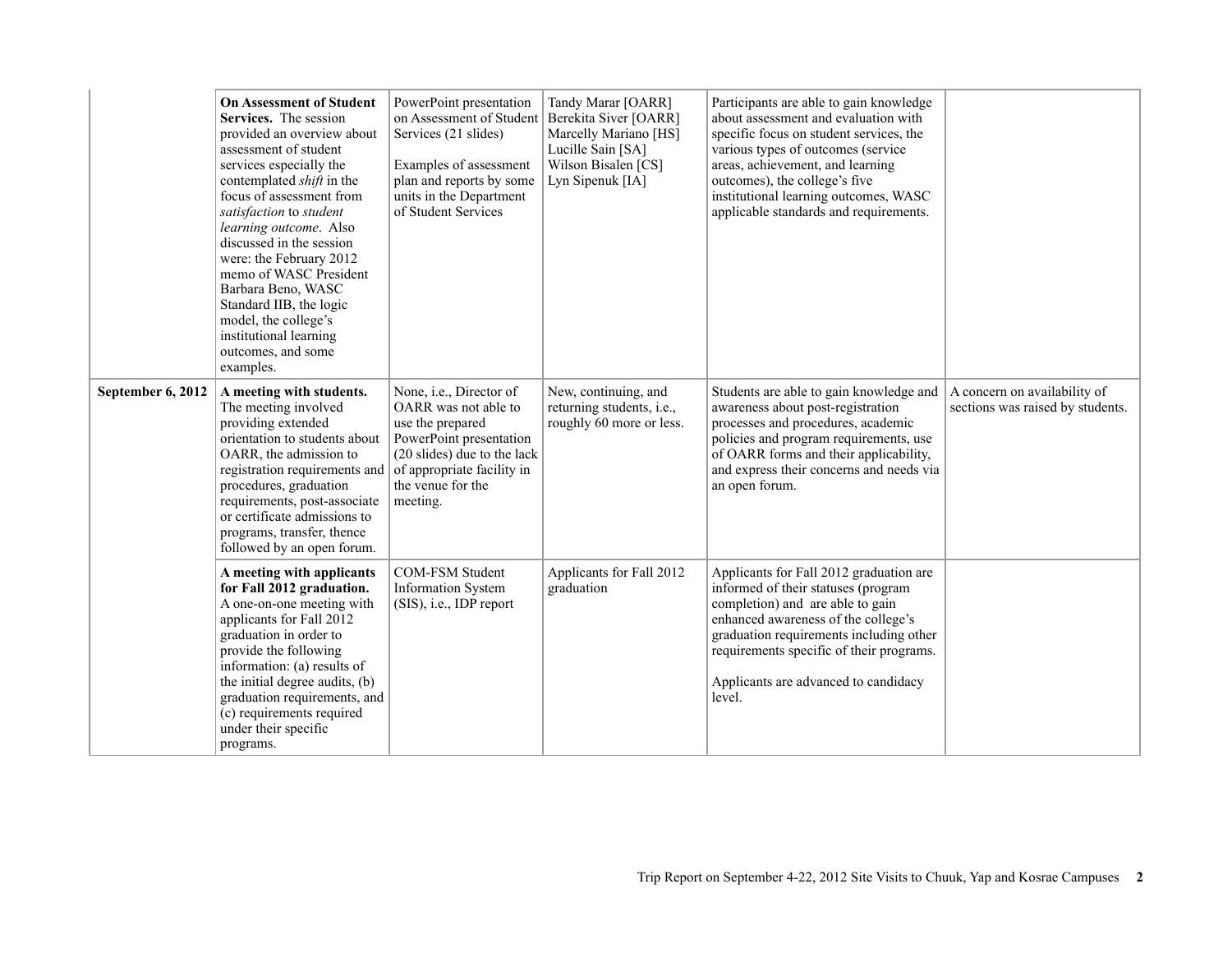| September 7, 2012                                                                                                                  | A meeting with OARR<br>staff. The meeting was<br>aimed at clarifying<br>communication and<br>reporting channel and path,<br>transmittal of documents, the<br>COM-FSM SIS and<br>registration including post-<br>registration activities,<br>program assessment and<br>evaluation, budget, and<br>others.                                                       | None                                                                                                                                                                                                                                                                                                                                                                                                                                                                                                                                                                                                                                                                                                                                                                                                                                                                                                                                                                                                                                                                                                                                                                                                                                                                                                                                                                                                                                                                                         | Tandy Marar [OARR]<br>Berekita Siver [OARR]                                                                                   | Communication and reporting channel<br>and path are clarified through<br>collaborative dialogue which is critical<br>to efficient and effective, more so,<br>consistent delivery of services to all<br>patrons.<br>OARR staff are able to exhibit enhanced<br>knowledge and adeptness of routine<br>office protocols, procedures and<br>processes including relevant polices and<br>standards. |                                                                                                    |  |
|------------------------------------------------------------------------------------------------------------------------------------|----------------------------------------------------------------------------------------------------------------------------------------------------------------------------------------------------------------------------------------------------------------------------------------------------------------------------------------------------------------|----------------------------------------------------------------------------------------------------------------------------------------------------------------------------------------------------------------------------------------------------------------------------------------------------------------------------------------------------------------------------------------------------------------------------------------------------------------------------------------------------------------------------------------------------------------------------------------------------------------------------------------------------------------------------------------------------------------------------------------------------------------------------------------------------------------------------------------------------------------------------------------------------------------------------------------------------------------------------------------------------------------------------------------------------------------------------------------------------------------------------------------------------------------------------------------------------------------------------------------------------------------------------------------------------------------------------------------------------------------------------------------------------------------------------------------------------------------------------------------------|-------------------------------------------------------------------------------------------------------------------------------|------------------------------------------------------------------------------------------------------------------------------------------------------------------------------------------------------------------------------------------------------------------------------------------------------------------------------------------------------------------------------------------------|----------------------------------------------------------------------------------------------------|--|
|                                                                                                                                    |                                                                                                                                                                                                                                                                                                                                                                |                                                                                                                                                                                                                                                                                                                                                                                                                                                                                                                                                                                                                                                                                                                                                                                                                                                                                                                                                                                                                                                                                                                                                                                                                                                                                                                                                                                                                                                                                              |                                                                                                                               | [OARR] Office of Admissions, Records, and Retention. [HS] Health Services. [SA] Student Activities. [CS] Counseling Services. [IA] Instructional Affairs                                                                                                                                                                                                                                       |                                                                                                    |  |
| <b>Site Visited</b><br>COM-FSM Yap Campus and the FSM<br><b>Fisheries and Maritime Institute</b><br>Dates<br>September 10-11, 2012 |                                                                                                                                                                                                                                                                                                                                                                | Objectives and Purposes of the Site Visit<br>1. To provide technical and other related support to OAR staff on the Family Educational Rights and Privacy<br>Act (FERPA), admission, registration and other routine procedures including follow-up training on SIS.<br>2. To provide follow-up and extended orientation to students on registration and academic policies and<br>procedures.<br>3. To meet with the applicants for end-of-Fall 2012 graduation specifically on program and graduation<br>requirements and results of initial degree audits conducted.<br>4. To meet with student and other support services staff on program assessment and evaluation.<br>Benefits to the College<br>1. Consistent delivery of efficient and quality services to students and other patrons by OARR staff.<br>2. Well-defined channel and/or path for inter-unit communication critical to synergic and interdependent<br>relations, just-in-time resolution of issues, concerns and needs.<br>3. Increased techno-literacy especially the use of the SIS as a primary tool for OARR, proficiency and<br>adeptness to routine unit tasks and services with reference to established guidelines, processes and<br>procedures, and others.<br>4. Increased knowledge of the registration to graduation processes and procedures including academic<br>standards and policies by the students.<br>5. Increased staff knowledge and proficiency on conducting program assessment and evaluation. |                                                                                                                               |                                                                                                                                                                                                                                                                                                                                                                                                |                                                                                                    |  |
| <b>Activity</b><br>Date                                                                                                            |                                                                                                                                                                                                                                                                                                                                                                | <b>Resources</b>                                                                                                                                                                                                                                                                                                                                                                                                                                                                                                                                                                                                                                                                                                                                                                                                                                                                                                                                                                                                                                                                                                                                                                                                                                                                                                                                                                                                                                                                             | Participants                                                                                                                  | <b>Outcomes</b>                                                                                                                                                                                                                                                                                                                                                                                | <b>Remarks</b>                                                                                     |  |
| <b>September 10, 2012</b>                                                                                                          | FERPA basics. The session<br>introduced the basics of the<br>Family Educational Rights<br>and Privacy Act (FERPA).<br>Session covered education<br>records, directory<br>information, some<br>exceptions, college officials<br>and legitimate education<br>interests, elements of<br>consent, and imbedded<br>quizzes after the discussion<br>of each section. | PowerPoint presentation<br>on FERPA basics (36<br>slides)<br>source: University of<br>Arizona FERPA web<br>course                                                                                                                                                                                                                                                                                                                                                                                                                                                                                                                                                                                                                                                                                                                                                                                                                                                                                                                                                                                                                                                                                                                                                                                                                                                                                                                                                                            | Cecilia Dibay [SSC]<br>Juliana Waathan [HS]<br>Getrude Mangarwen [FAO]<br>Santus Sarongelfeg [FMI]<br>Geraldine Mitagyow [PC] | Participants are able to demonstrate<br>adeptness of the salient provisions of<br>the FERPA, such as education records,<br>directory information, some<br>exceptions, college official and<br>legitimate education interest, elements<br>of consent, and others.                                                                                                                               | Quizzes were imbedded in the<br>presentation specifically after<br>the discussion of each section. |  |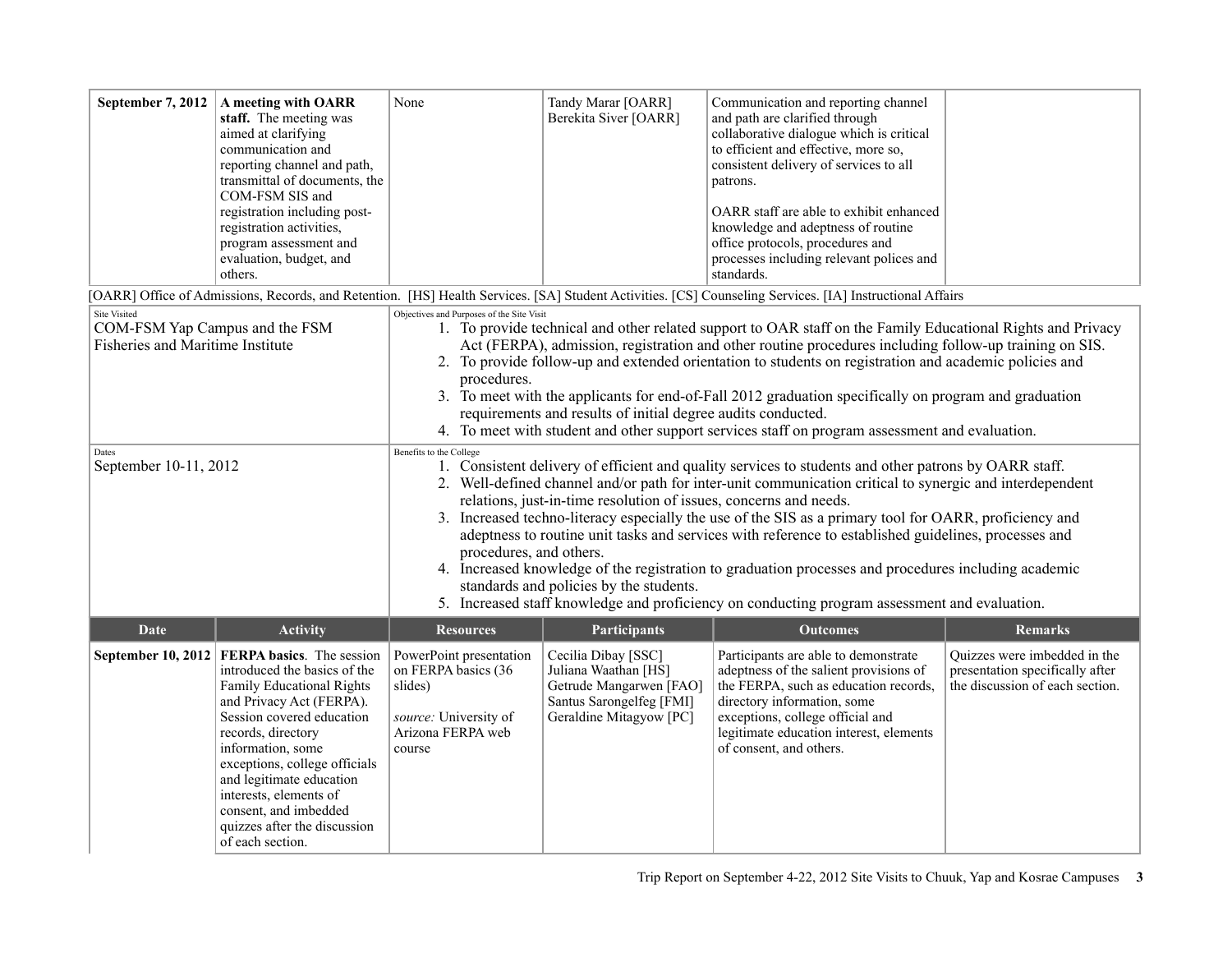| <b>On Assessment of Student</b><br>Services. The session<br>provided an overview about<br>assessment of student<br>services especially the<br>contemplated <i>shift</i> in the<br>focus of assessment from<br>satisfaction to student<br>learning outcome. Also<br>discussed in the session<br>were: the February 2012<br>memo of WASC President<br>Barbara Beno, WASC<br>Standard IIB, the logic<br>model, the college's<br>institutional learning<br>outcomes, and some<br>examples. | PowerPoint presentation<br>on Assessment of Student<br>Services (21 slides)<br>Examples of assessment<br>plan and reports by some<br>units in the Department<br>of Student Services | Cecilia Dibay [SSC]<br>Juliana Waathan [HS]<br>Getrude Mangarwen [FAO]<br>Santus Sarongelfeg [FMI]<br>Geraldine Mitagyow [PC] | Participants are able to gain knowledge<br>about assessment and evaluation with<br>specific focus on student services, the<br>various types of outcomes (service<br>areas, achievement, and learning<br>outcomes), the college's five<br>institutional learning outcomes, WASC<br>applicable standards and requirements. |  |
|----------------------------------------------------------------------------------------------------------------------------------------------------------------------------------------------------------------------------------------------------------------------------------------------------------------------------------------------------------------------------------------------------------------------------------------------------------------------------------------|-------------------------------------------------------------------------------------------------------------------------------------------------------------------------------------|-------------------------------------------------------------------------------------------------------------------------------|--------------------------------------------------------------------------------------------------------------------------------------------------------------------------------------------------------------------------------------------------------------------------------------------------------------------------|--|
| A meeting with students.<br>The meeting involved<br>providing extended<br>orientation to students about<br>OARR, the admission to<br>registration requirements and<br>procedures, graduation<br>requirements, post-associate<br>or certificate admissions to<br>programs, transfer, thence<br>followed by an open forum.                                                                                                                                                               | PowerPoint presentation<br>(20 slides) on extended<br>orientation                                                                                                                   | New, continuing, and<br>returning students, i.e.,<br>roughly 30 more or less.                                                 | Students are able to gain knowledge<br>and awareness about post-registration<br>processes and procedures, academic<br>policies and program requirements, use<br>of OARR forms and their applicability,<br>and express their concerns and needs<br>via an open forum.                                                     |  |
| A meeting with applicants<br>for Fall 2012 graduation.<br>A one-on-one meeting with<br>applicants for Fall 2012<br>graduation in order to<br>provide the following<br>information: (a) results of<br>the initial degree audits, (b)<br>graduation requirements, and<br>(c) requirements required<br>under their specific<br>programs.                                                                                                                                                  | None                                                                                                                                                                                | Four applicants for Fall<br>2012 graduation                                                                                   | Applicants for Fall 2012 graduation are<br>informed of their statuses (program<br>completion) and are able to gain<br>enhanced awareness of the college's<br>graduation requirements including<br>other requirements specific of their<br>programs.<br>Applicants are advanced to candidacy<br>level.                    |  |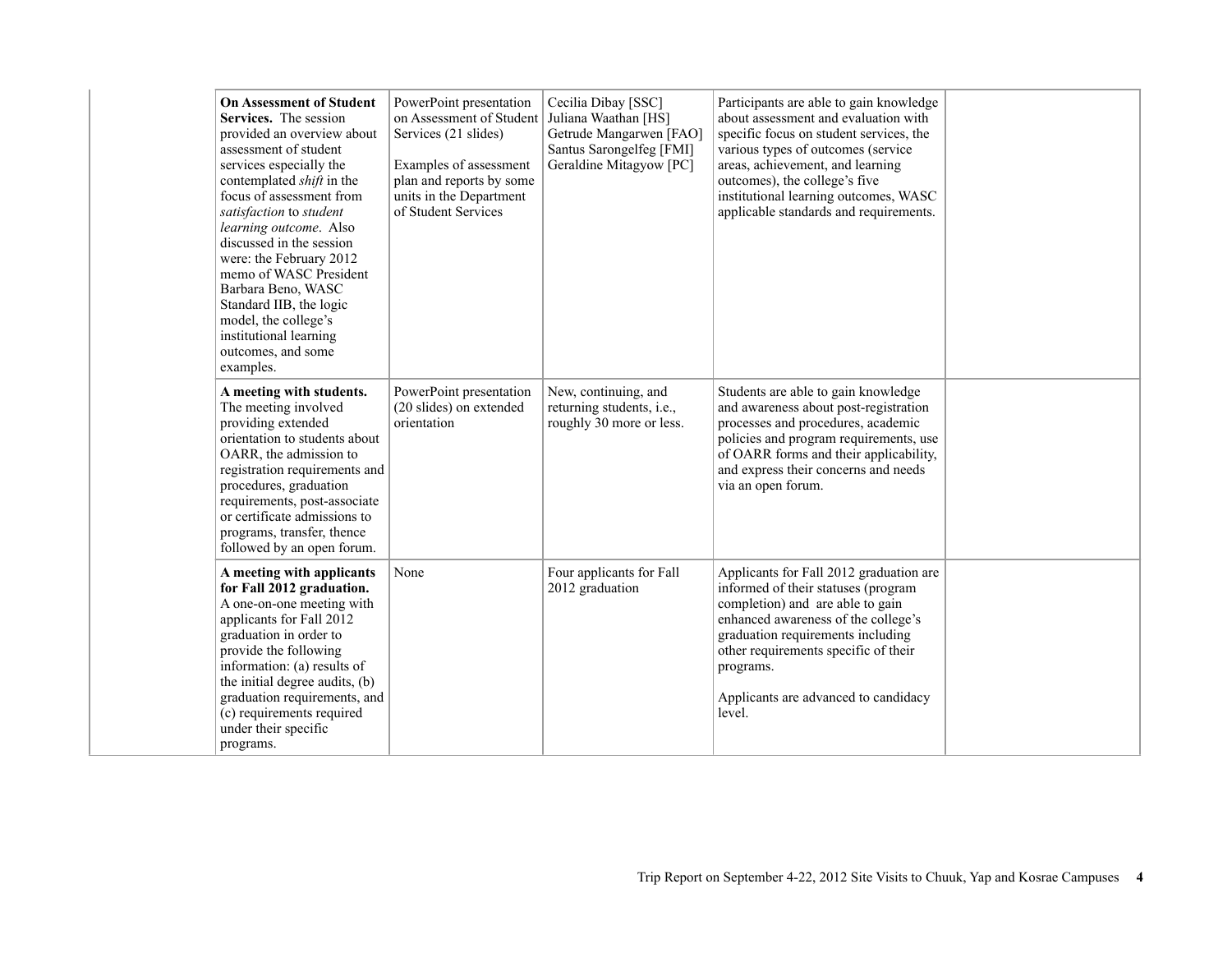|                                              | September 11, 2012 A Session with the FSM<br><b>FMI Student Services</b><br>Specialist. The session<br>included SIS training, initial<br>plans to migrate or insert<br>FSM FMI records into the<br>integrated database system,<br>and other routine procedures<br>and processes. | COM-FSM Student<br><b>Information System</b><br>$(SIS)$ , version 1.06                                                                                                                                                                                                                                                                                                                                                                                                                                                                                                                                                                                                                                                                                                                                             | Santus Sarongelfeg [FMI]                   | Staff is able to demonstrate proficiency<br>in the use of appropriate modules of<br>the COM-FSM SIS especially creating<br>identities, performing queries, posting<br>registration and grades, generate<br>reports, and others                                                                                                       | Actual application, i.e., staff<br>under the supervision of the<br>OARR Director used the COM-<br>FSM SIS to post FMI records. |  |
|----------------------------------------------|----------------------------------------------------------------------------------------------------------------------------------------------------------------------------------------------------------------------------------------------------------------------------------|--------------------------------------------------------------------------------------------------------------------------------------------------------------------------------------------------------------------------------------------------------------------------------------------------------------------------------------------------------------------------------------------------------------------------------------------------------------------------------------------------------------------------------------------------------------------------------------------------------------------------------------------------------------------------------------------------------------------------------------------------------------------------------------------------------------------|--------------------------------------------|--------------------------------------------------------------------------------------------------------------------------------------------------------------------------------------------------------------------------------------------------------------------------------------------------------------------------------------|--------------------------------------------------------------------------------------------------------------------------------|--|
|                                              |                                                                                                                                                                                                                                                                                  | [SSC] Student Services Coordinator.[HS] Health Services. [FAO] Financial Aid Office. [FMI] Fisheries and Maritime Institute. [PC] Peer Counseling                                                                                                                                                                                                                                                                                                                                                                                                                                                                                                                                                                                                                                                                  |                                            |                                                                                                                                                                                                                                                                                                                                      |                                                                                                                                |  |
| Site Visited<br><b>COM-FSM Kosrae Campus</b> |                                                                                                                                                                                                                                                                                  | Objectives and Purposes of the Site Visit<br>1. To provide technical and other related support to OAR staff on the Family Educational Rights and Privacy<br>Act (FERPA), admission, registration and other routine procedures including follow-up training on SIS.<br>2. To provide follow-up and extended orientation to students on registration and academic policies and<br>procedures.<br>3. To meet with the applicants for end-of-Fall 2012 graduation specifically on program and graduation<br>requirements and results of initial degree audits conducted.<br>4. To meet with student and other support services staff on program assessment and evaluation.                                                                                                                                             |                                            |                                                                                                                                                                                                                                                                                                                                      |                                                                                                                                |  |
| Dates<br>September 18-21, 2012               |                                                                                                                                                                                                                                                                                  | Benefits to the College<br>1. Consistent delivery of efficient and quality services to students and other patrons by OARR staff.<br>2. Well-defined channel and/or path for inter-unit communication critical to synergic and interdependent<br>relations, just-in-time resolution of issues, concerns and needs.<br>3. Increased techno-literacy especially the use of the SIS as a primary tool for OARR, proficiency and<br>adeptness to routine unit tasks and services with reference to established guidelines, processes and<br>procedures, and others.<br>4. Increased knowledge of the registration to graduation processes and procedures including academic<br>standards and policies by the students.<br>5. Increased staff knowledge and proficiency on conducting program assessment and evaluation. |                                            |                                                                                                                                                                                                                                                                                                                                      |                                                                                                                                |  |
| <b>Activity</b><br>Date                      |                                                                                                                                                                                                                                                                                  | <b>Resources</b>                                                                                                                                                                                                                                                                                                                                                                                                                                                                                                                                                                                                                                                                                                                                                                                                   | <b>Participants</b>                        | <b>Outcomes</b>                                                                                                                                                                                                                                                                                                                      | <b>Remarks</b>                                                                                                                 |  |
| <b>September 18, 2012</b>                    | SIS Training. A follow-up<br>training on the COM-FSM<br><b>Student Information System</b><br>(SIS) session. Session also<br>included discussions of some<br>scenarios and applicable or<br>appropriate steps to address<br>or resolve issues, and others.                        | COM-FSM Student<br><b>Information System</b><br>$(SIS)$ , version 1.06                                                                                                                                                                                                                                                                                                                                                                                                                                                                                                                                                                                                                                                                                                                                             | Arthur Jonas [SSC]<br>Dokowe George [OARR] | Participants are able to exhibit<br>increased proficiency in the use of the<br>COM-FSM SIS fundamental to<br>efficiently facilitating registration and<br>maintaining accurate record-keeping<br>including providing initial assessment<br>to determine statuses (see program<br>requirements) and other information to<br>students. |                                                                                                                                |  |